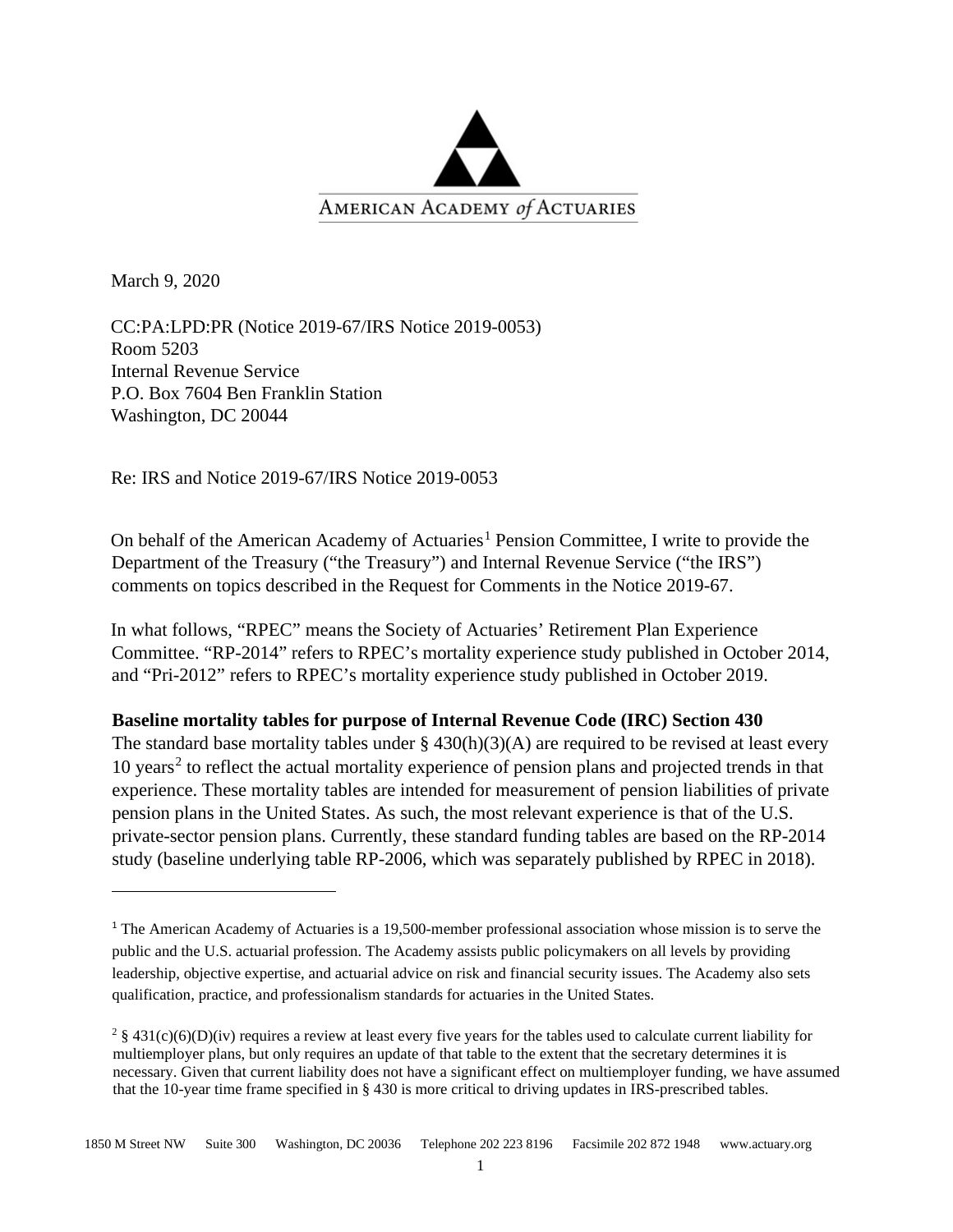These tables were derived from the U.S. private pension plan data during calendar years 2004– 2008.

The most recent RPEC mortality study—Pri-2012, published on Oct. 23, 2019—contains mortality tables reflecting experience of U.S. private pension plans during calendar years 2010– 2014. As such, it is logical to consider this new information to update relevant experience reflected in baseline mortality tables. We note that the volume of experience data for this study was almost 50% higher than in the RP-2014 study in terms of exposures (over 16 million versus 10.5 million exposures).

Some have noted that for some populations, the Pub-2010 study based on U.S. public-sector data produced mortality tables similar to certain tables in Pri-2012 study. We note, however, that for the total population covered by the Pub-2010 study, there are differences, including in the timing of exposures. Pub-2010 consists of families of tables separated by certain occupational categories. Reflecting this information in any manner for purposes of creating a table for IRC Section 430 would require some decision on what blend of these populations would be most appropriate for private-sector pension system as a whole.

In addition to covering a more relevant population (the total data set appears to reflect a reasonably representative blend of private-sector pension plans), Pri-2012 also spans a more recent experience period than Pub-2010. We believe that all of these considerations make it unnecessary to reflect additional experience captured in Pub-2010 for purposes of standard IRC Section 430 funding tables.

Because the current tables were revised to reflect RP-2006 and the related mortality improvement scales in 2018, any near-term action to reflect the new Pri-2012 tables should be well within the required 10-year time frame.

## **Contingent annuitants' mortality rates**

For the first time, RPEC derived separate mortality tables for contingent annuitants. Data for contingent beneficiaries was tracked in previous studies (RP-2000 and RP-2014) but, at the time RPEC decided not to publish separate mortality rates for this group. Rather, it instead combined this experience with that of retirees to develop blended rates—similar to what was done in developing the PRI-2012 non-disabled annuitant tables. Below we offer a few comments related to these new tables and their potential use.

- It is not clear why, after declining to publish separate contingent survivor rates in previous studies, RPEC decided this time to place such a heavy emphasis on the contingent survivor rates. As discussed below, we are not convinced that the resulting liabilities will be sufficiently different from the results that would be obtained by using the blended non-disabled annuitant tables.
- As discussed in RPEC's report, the exposures were tracked only after the primary annuitant's death. This makes the observed mortality rates (assuming statistically credible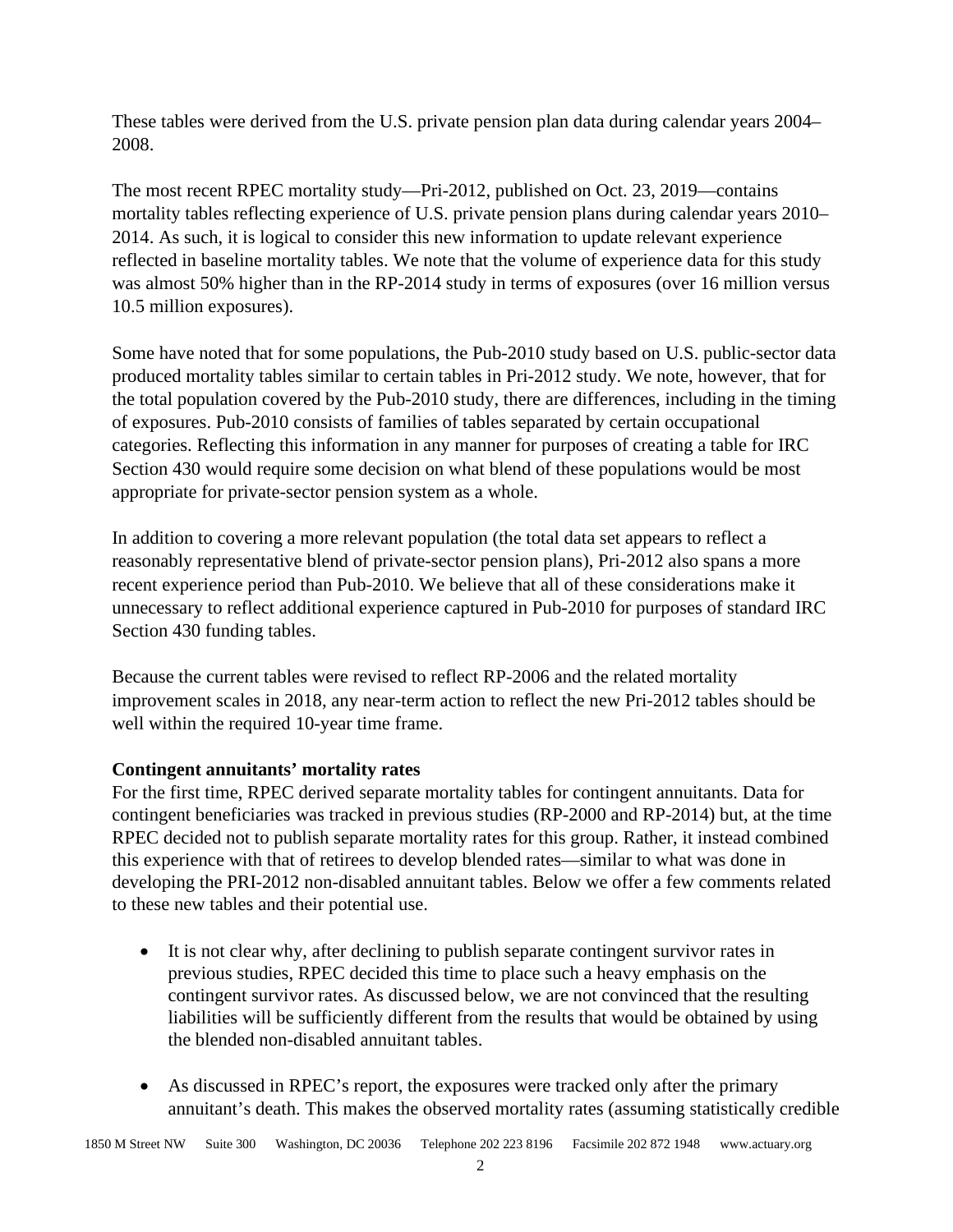data) contingent on another death event that could be highly correlated with the beneficiary's mortality. Exposures for the contingent survivor population are disproportionately represented by those with spouses who died at younger ages (because those with spouses who die at older ages don't make it into the population until later in life). As the couple likely shared similar habits and lifestyle, one might expect that the surviving spouse would have higher mortality than the general population (even after allowing for any temporary "grieving widow/widower" effect). Thus, tracking exposures only after primary annuitant deaths introduces selection bias to this population. Therefore, although these tables might be appropriate for the period following the death of the primary participant, there is no support for applying these tables prior to that point.

- With regard to measuring plan liabilities for participants currently in receipt of Joint and Survivor ( $J\&S$ ) annuities, as well as for those assumed to elect a  $J\&S$  in the future, or otherwise receive a future annuity upon the death of the participant, it is possible to apply the contingent annuitants' mortality rates after (future) primary annuitant death. This corresponds to approach 2 in Section 12.4 of the Pri-2012 Report. This methodology calls for different mortality rates for the contingent annuitant depending on whether the primary annuitant is alive or not. While this approach might have rationale and appeal on a theoretical basis, few valuation systems are currently equipped to handle this additional complexity. While systems could likely be adapted if this approach were required, it would represent a fundamental change in how liabilities are traditionally valued, with annuity factors representing the sum of a two-dimensional array of future outcomes (based on age and age of death of the primary annuitant) rather than the current approach, which sums a one-dimensional array (age only). As discussed below, we question whether the potential effect on costs would warrant the additional complexity.
- In prior studies, RPEC measured healthy annuitant rates based on the entire annuitant dataset (including contingent survivors), and these rates were utilized for all healthy annuitants. In Pri-2012 study, RPEC also published "healthy annuitant" rates by blending retiree and contingent annuitant rates weighted by exposures. This suggests an approach, not described in Pri-2012 Report, of using these blended rates to value J&S recipients' liability, an approach that would be consistent with prior and current practices.
- We evaluated the impact on pension liabilities for J&S recipients by comparing J&S annuities measured under two approaches. In both approaches, we use retiree mortality for the primary annuitant. For the contingent annuitant, the first approach uses retiree mortality prior to the death of the primary annuitant and contingent survivor mortality following the death of the primary annuitant, while the second approach uses the blended non-disabled annuitant mortality both prior to and following the death of the primary annuitant. For male/female (primary/contingent) couple receiving 100% J&S, the difference between these two approaches (assessed by comparing annuity factors derived under each approach at representative ages) is small—particularly considering that the weighted average J&S percentage for a given pension population is going to be much lower than 100%. For a female (primary)/male (secondary) couple, the impact is slightly higher, but still very modest. Considering that males are more likely to elect J&S